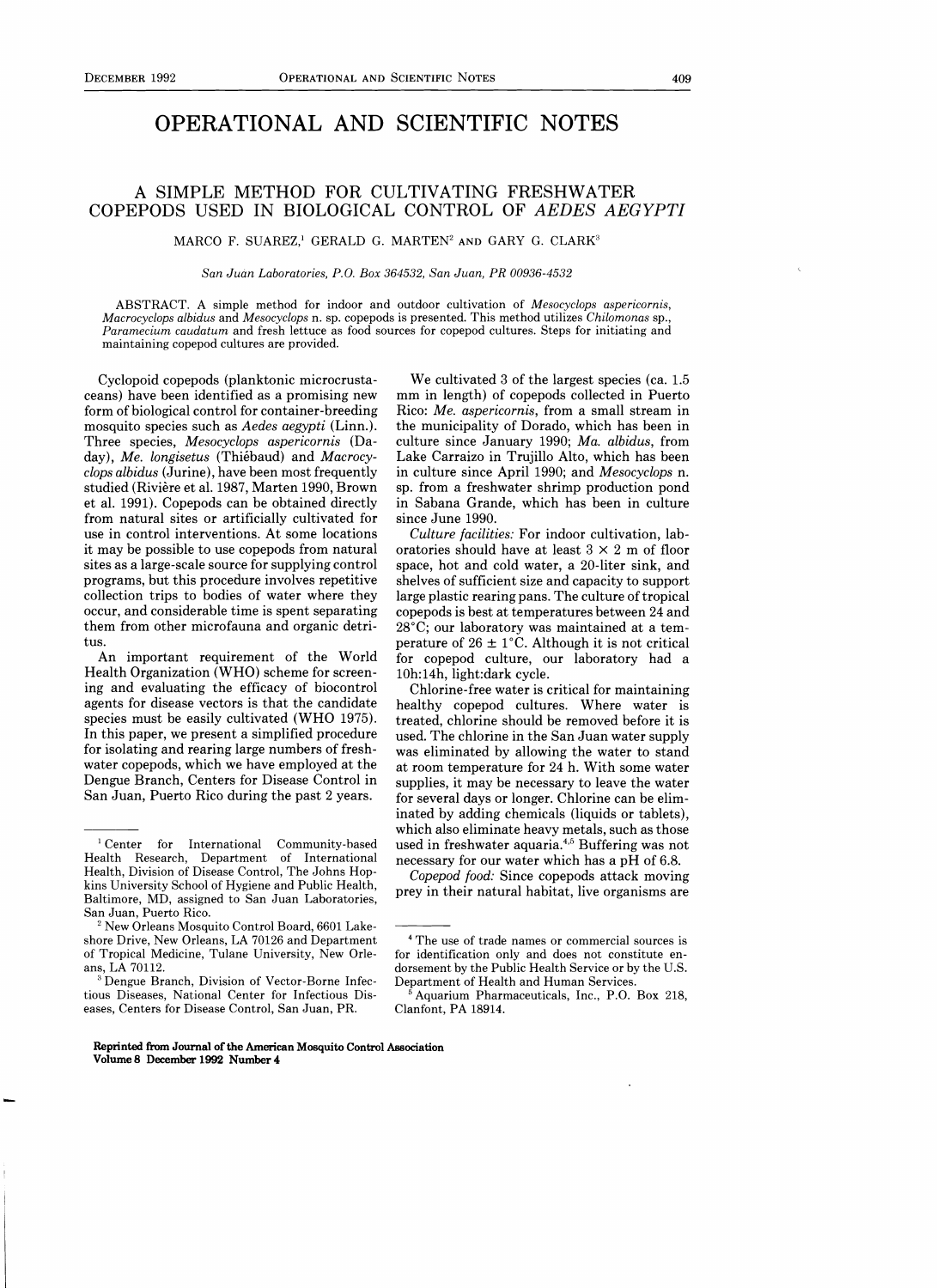needed as a food source. Previous attempts to culture copepods in the laboratory, mixed algal cultures *(Chlamydomonas* sp. and *Scenedesmus*  ssp.) as food for nauplii (i.e., the early developmental stages), and cultures of protozoans of any of the following species *Paramecium caudatum* (Ehrenberg), *P. aurelia* (Ehrenberg) and *P. bursaria* (Ehrenberg and Focke) (Brandl 1973). The microfauna provide the protein necessary for growth and survival of copepodids (i.e., preadults) and adults, and for successful reproduction of the adults (Smyly 1970).

The copepod food regime that we describe is based on a system developed by one of us (GGM), which consisted of *Chilomonas* sp. (a microflagellate), *P. caudatum* and wheat seed. *Chilomonas* sp. served as food for the earlier stages of copepod development (i.e., nauplii and early copepodids). *Paramecium caudatum* was provided for the later stages and wheat seed provided the organic substrate to fuel the food system for copepod cultures. These protozoans can be isolated from freshwater habitats using a standard, but time-consuming, protocol (Galtsoff et al. 1937). Cultures of *P. caudatum* and *Chilomonas* sp. are commercially available.6 We tested *P. multimicronucleatum* (Power and Michell) but found that *P. caudatum* gave the best results. We sought an alternative to wheat seed because it is often difficult to obtain from commercial sources. One of us (MFS) tested different types of vegetable materials, and found lettuce to be best. Lewis et al. (1971) cautioned against bacterial contamination of copepod cultures, and at outset we boiled the lettuce before using it, but later found this extra step to be unnecessary. No algae are added to this system.

The most important part of a copepod production program is ensuring that an adequate quantity of food is available before the copepod culture is initiated. For our food cultures we used wide mouth Mason jars (900-ml capacity) that had been washed with hot water (at least 60°C) without soap before use. Stock cultures of *P. caudatum* and *Chilomonas* sp. were started by placing 50 ml of inoculum culture in the Mason jar with a 10-cm<sup>2</sup> piece of fresh lettuce, filling it nearly to the top with dechlorinated water, and covering the top with aluminum foil to minimize evaporation and prevent dust or contamination with other microorganisms. It is possible to maintain mixed cultures (1:1) of *P. caudatum*  and *Chilomonas* sp. Excess lettuce should be avoided because it can produce anaerobic conditions which are deleterious to the culture of these protozoans.

The density of *P. caudatum* and *Chilomonas*  sp. in the cultures should be assessed before using them to feed copepods. Three or 4 days after beginning a culture, a sample from each Mason jar should be examined under a microscope at a magnification of 60x. The culture is ready to use if the protozoan population exceeds 500 specimens per field. To harvest the protozoan culture, the contents of each Mason jar was filtered through a standard tea strainer to remove the lettuce particles. To maintain the stock culture, 50-100 ml of the original culture should be left in the Mason jar to start a new culture. The Mason jar should then be filled with dechlorinated water and a fresh piece of lettuce should be added.

*Starting the cultures:* Copepods are commonly found in a variety of temporal and permanent aquatic habitats, ranging from groundwater pools and wetlands to lakes and open sea. To collect them, we used a standard plankton net with a 200-ml plastic bottle that could be detached to carry samples to the laboratory. In our studies, we used copepods from freshwater reservoirs and small streams. In the laboratory, we separated larger copepod species from other microorganisms using a medicine dropper under a stereomicroscope. Representative specimens from the initial field collections were preserved in 80% ethyl alcohol for subsequent taxonomic identification.

Cultures should be started with single females because it is common to collect several similarlooking species of copepods from same site. To initiate species monocultures, individual females bearing egg sacs (now we know that it is possible to initiate the culture with individual adults) from each site were isolated in separate 200-ml bowls $6$  with 100 ml of the copepod food culture described above. Specimens were removed from each bowl for identification soon after the first generation of progeny matured. After 2 wk, each bowl contained 20-50 adult copepods that could be used to initiate large-scale cultures. Some of the copepods were removed from each bowl for identification at this time. Because copepods must be killed to examine key taxonomic characters, positive species identification of a culture was possible only after there were progeny.

Many types of containers can be used for copepod production. To hold parent cultures of copepods, we used the 20-liter glass or plastic bottles that are used to distribute drinking water. Use of bottles minimizes contamination of parent cultures with other species of copepods or aquatic invertebrates. To start a copepod culture in a bottle, we poured 10 liters of proto

<sup>&</sup>lt;sup>6</sup> Carolina Biological Supply Co., 2700 York Road, Burlington, NC 27215.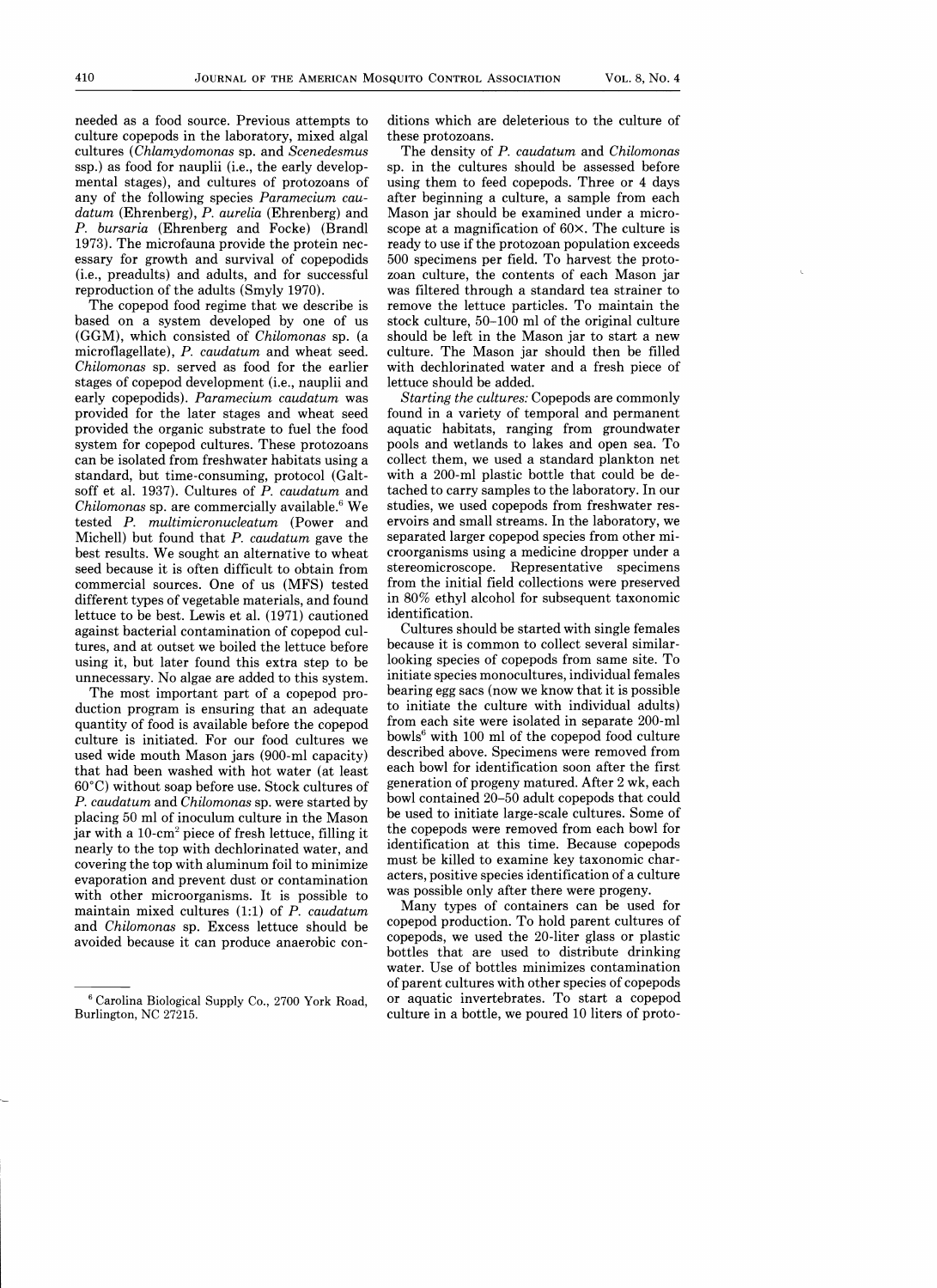zoan culture, added a 20-cm2 piece of fresh lettuce, added fewer than 10 copepods, and covered the top of the bottle with aluminum foil. Between cultures, we cleaned the bottles by pouring in 20 ml of bleach, filling with water, leaving the bleach solution 4 h, rinsing the bottle thoroughly, and using aquarium dechlorination solution for culture water that is immediately placed in the bottle after cleaning.

*Mass production:* Trays are much better than bottles for mass production because trays provide a large surface area for oxygen exchange. Plastic trays (45  $\times$  35  $\times$  18 cm) that are used to rear mosquito larvae are ideal. The trays should be washed with hot water before use. To start a copepod culture in the tray, pour ca. 2.5 liters (i.e., 3 Mason jars) of a mixture of protozoan cultures into a tray. This will produce a depth of 3 cm in the tray, which is sufficient for copepod cultivation. Add 20-30 adult copepods and a 20-cm2 piece of lettuce. Cover the tray with aluminum foil to minimize surface evaporation, and place a label on each tray to indicate the species being cultivated and the date that the culture was begun. The copepods should come from a parent culture or another production tray that is known to contain only one species.

It is important not to initiate a culture with too many copepods because overstocking will lead to excessive production of new copepods and the food supply will be exhausted before the culture matures. There is no need to worry about mixing males and females when stocking a copepod culture. The great majority of adult copepod stocks consist almost entirely of females that have been inseminated for life. The females will continue to produce multiple batches of egg sacs (and nauplii) about every 5 days as long as they have food. Females will live and reproduce for several months.

The new generation of copepods in a culture should become adults within 2 or 3 weeks after the culture is started. If there are large numbers of copepodids in a tray instead of adults, the food supply has probably been depleted and needs to be replenished by pouring more of the protozoan mixture into the tray so the copepodids can mature. Introduction of detritus with the food should be kept to a minimum because it can be difficult to separate copepods from detritus at the time of harvest. Copepods can be harvested by pouring the contents of a tray through a Nitex strainer (200  $\mu$  mesh) or other plastic netting? and rinsing the copepods from

the strainer into 30 ml of dechlorinated water to concentrate them. A 300  $\mu$  mesh will capture adults and 200  $\mu$  mesh will retain copepodids. Each tray should yield about 2,000 adult copepods. A new batch of copepods can be kept in the production tray if they are not going to be used soon and maintained by adding more protozoan food culture. The rotifer *Philodina* sp. is also an excellent food source for adult copepods and can be cultured in the same way that the protozoans are cultivated. *Philodina* cultures are commercially available.<sup>6</sup>

*Outdoor production:* The scale of copepod production can be increased by outdoor production. For outdoor production we use inexpensive plastic wading pools that are 1 m wide  $\times$  8 cm deep. Alternatively, it is possible to construct wooden or concrete frames and line them with sheets of vinyl for outdoor cultures. To begin a copepod culture, we place 1 bucket (8 liters) of the protozoan culture mixture *(P. caudatumjChilomonas* sp.), 1 bucket of dechlorinated tap water, 30 cm2 of fresh lettuce, and about 50 adult copepods in each wading pool. Water a few centimeters deep is all that is needed for this culture, although it may be desirable to add more dechlorinated water for greater water depth at locations where evaporative losses are high. We cover the wading pools with screens sold in nurseries for shading plants. The screens prevent the water in the wading pools from overheating if the pools are exposed to direct sunlight. They also prevent invasion of outdoor cultures by invertebrates such as ostracods, cladocera or aquatic diptera, which can seriously reduce copepod production by depleting the food supply. Ostracods have been particularly important because they multiply so rapidly. A wading pool that is invaded by ostracods should be emptied, washed and dried before it is used to culture copepods.

As with indoor production, the new generation of copepods in an outdoor wading pool should be harvested in 3 weeks. We used the same procedure to harvest the copepods from wading pools as was used for the plastic trays. If the copepods are going to be kept in the pool for an extended period of time, it may be necessary to add more food, but it is often possible to maintain copepods in outdoor pools without adding food because there is a sufficient quantity of phytoplankton in the water to meet their nutritional needs.

We wish to thank D. J. Gubler and S. B. Halstead for their continued support. Special

Manor, NY 10510 or Florida Aqua Farms, 5532 Old St. Joe Road, Dade City, FL 33525.

<sup>7</sup> Tetkon Inc., 333 South Highland Ave., Briarcliff